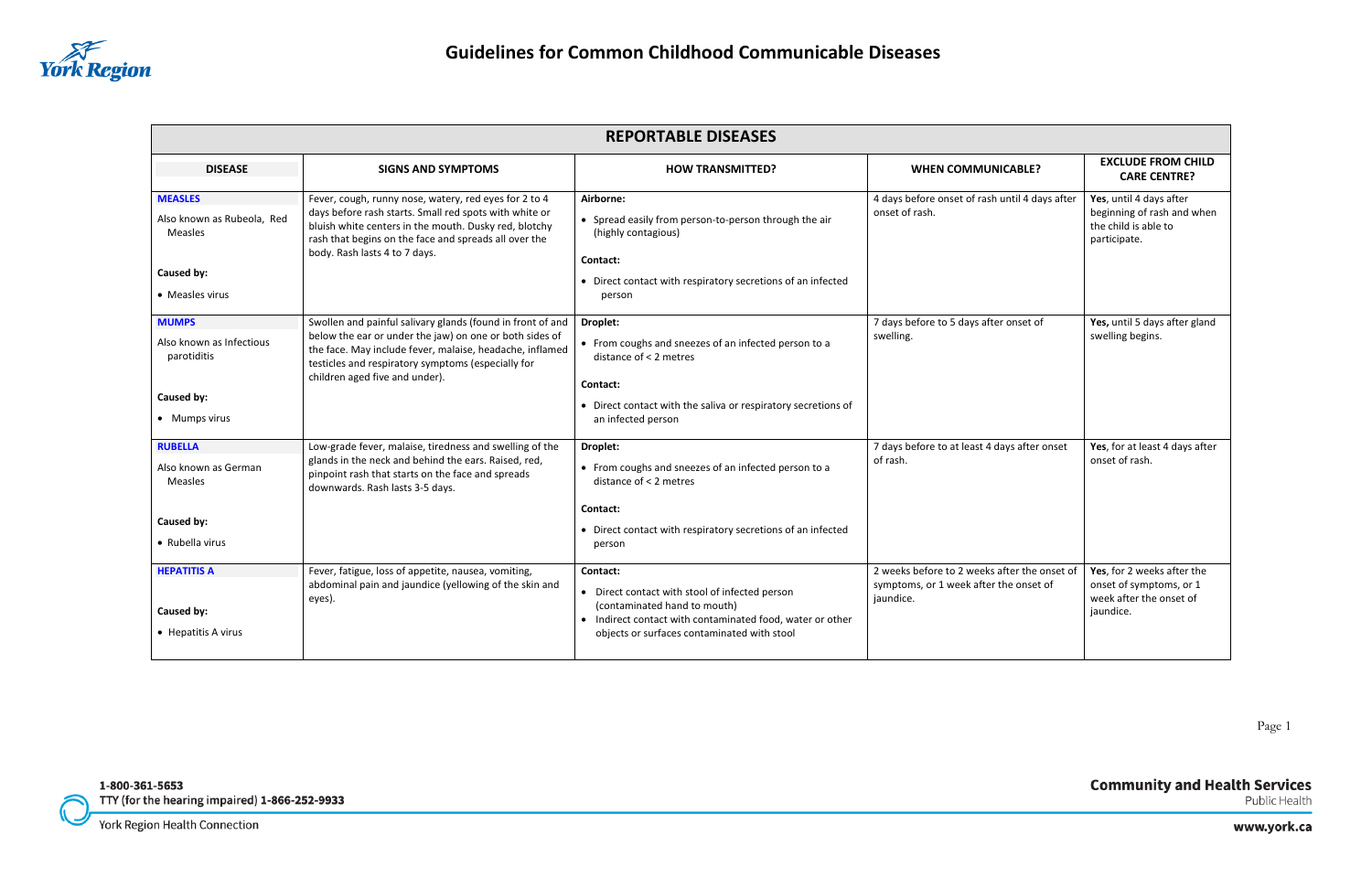

# **Community and Health Services**<br>Public Health

www.york.ca

| <b>REPORTABLE DISEASES</b>                                                                                                                                                                                                                       |                                                                                                                                                                                                                                                                                                                                                                                                                            |                                                                                                                                                                                                                                                                                                                                                                                   |                                                                                                                                    |                                                                                                                                                                   |
|--------------------------------------------------------------------------------------------------------------------------------------------------------------------------------------------------------------------------------------------------|----------------------------------------------------------------------------------------------------------------------------------------------------------------------------------------------------------------------------------------------------------------------------------------------------------------------------------------------------------------------------------------------------------------------------|-----------------------------------------------------------------------------------------------------------------------------------------------------------------------------------------------------------------------------------------------------------------------------------------------------------------------------------------------------------------------------------|------------------------------------------------------------------------------------------------------------------------------------|-------------------------------------------------------------------------------------------------------------------------------------------------------------------|
| <b>DISEASE</b>                                                                                                                                                                                                                                   | <b>SIGNS AND SYMPTOMS</b>                                                                                                                                                                                                                                                                                                                                                                                                  | <b>HOW TRANSMITTED?</b>                                                                                                                                                                                                                                                                                                                                                           | <b>WHEN COMMUNICABLE?</b>                                                                                                          | <b>EXCLUDE FROM CHILD</b><br><b>CARE CENTRE?</b>                                                                                                                  |
| <b>CHICKENPOX</b><br>Also known as Varicella<br>Caused by:<br>• Varicella-Zoster virus                                                                                                                                                           | Slight fever may be present before an itchy rash<br>develops. Crops of small red spots turn into fluid-filled<br>blisters. After the blisters break, open sores will crust<br>over to form dry, brown scabs as they resolve. Usually<br>lasts about 10 days.                                                                                                                                                               | Airborne:<br>Spreads easily from person-to-person through the air<br>(coughing/sneezing)<br>Contact:<br>Direct contact with the fluid from the blisters or<br>respiratory secretions                                                                                                                                                                                              | 1 to 2 days before spots appear, until all<br>blisters have crusted over (usually 5 days<br>after the first blisters appear).      | No, if child feels well enough<br>to participate.                                                                                                                 |
| <b>DIARRHEAL DISEASES</b><br>Also known as Gastroenteritis<br>Caused by:<br>• Campylobacter, Salmonella,<br>Shigella, E. coli 0157:H7,<br>Giardia lamblia, Norovirus,<br><b>Rotavirus</b><br>• Other bacterial, parasitic<br>and viral organisms | Abnormally loose or frequent stools and sometimes<br>nausea, vomiting, abdominal pain or cramps, mucous,<br>blood or pus in stool. Other systemic symptoms such as<br>fever.                                                                                                                                                                                                                                               | Contact:<br>• Direct contact with stool of infected person or animal<br>(contaminated hand to mouth)<br>Indirect contact with contaminated food, water or other<br>objects or surfaces contaminated with stool<br>Airborne:<br>Ingestion of airborne viruses produced when an ill<br>person vomits. This mode of transmission for diarrheal<br>diseases is specific for Norovirus | Throughout acute infection and as long as<br>organisms are in stool.                                                               | Yes, until diarrhea is gone for<br>at least 24 hours. Exclusion<br>period varies depending on<br>the causative organism.<br>Consult York Region Public<br>Health. |
| <b>PERTUSSIS</b><br>Also known as Whooping<br>Cough<br>Caused by:<br>Bordetella pertussis                                                                                                                                                        | Usually begins with low grade fever, runny nose and mild<br>cough. After 1-2 weeks, the cough worsens. Child will<br>cough violently and rapidly, over and over, until no air is<br>left in the lung. Child will then inhale with characteristic<br>"whooping" sound. Loss of breath or vomiting after<br>coughing bouts may occur. Coughing may last for several<br>weeks. Usually start to decrease after about 6 weeks. | Droplet:<br>• From coughs and sneezes of an infected person to a<br>distance of < 2 meters                                                                                                                                                                                                                                                                                        | Early stages of runny nose and cough to 3<br>weeks after onset of whooping cough, if not<br>treated. Or after 5 days of treatment. | Yes, until 5 days of<br>appropriate antibiotics have<br>been completed. If<br>untreated, until 21 days after<br>onset of cough.                                   |

1-800-361-5653 TTY (for the hearing impaired) 1-866-252-9933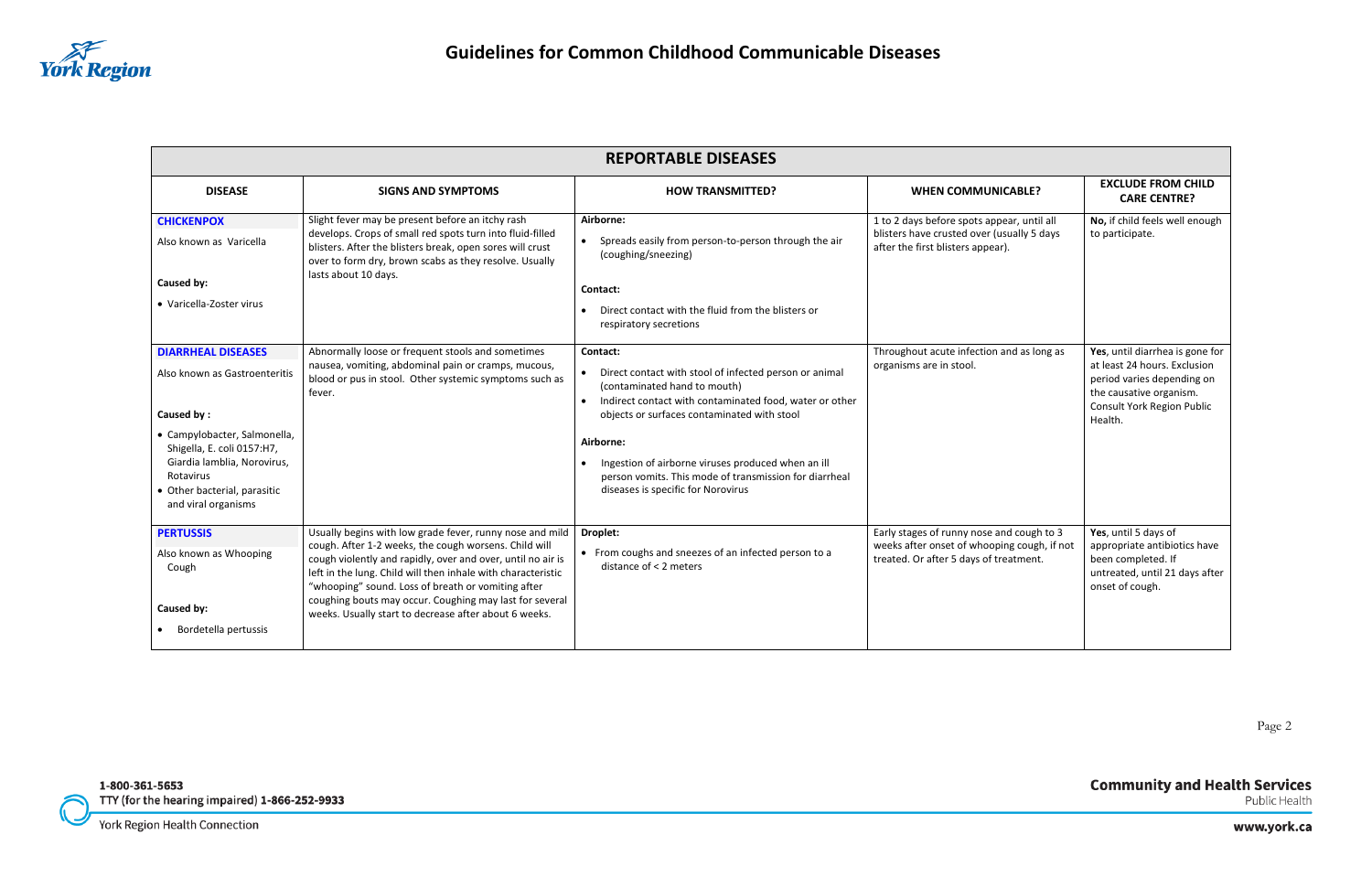

# **Community and Health Services**<br>Public Health

www.york.ca

| <b>NON-REPORTABLE DISEASES</b>                                                                         |                                                                                                                                                                                                                                                                                                                                                                                                           |                                                                                                                                                                                                                                                                                                       |                                                                                                        |                                                                                                                                                                                                                                    |
|--------------------------------------------------------------------------------------------------------|-----------------------------------------------------------------------------------------------------------------------------------------------------------------------------------------------------------------------------------------------------------------------------------------------------------------------------------------------------------------------------------------------------------|-------------------------------------------------------------------------------------------------------------------------------------------------------------------------------------------------------------------------------------------------------------------------------------------------------|--------------------------------------------------------------------------------------------------------|------------------------------------------------------------------------------------------------------------------------------------------------------------------------------------------------------------------------------------|
| <b>DISEASE</b>                                                                                         | <b>SIGNS AND SYMPTOMS</b>                                                                                                                                                                                                                                                                                                                                                                                 | <b>HOW TRANSMITTED?</b>                                                                                                                                                                                                                                                                               | <b>WHEN COMMUNICABLE?</b>                                                                              | <b>EXCLUDE FROM CHILD</b><br><b>CARE CENTRE?</b>                                                                                                                                                                                   |
| <b>COMMON COLD</b><br>Caused by:<br>Rhinoviruses                                                       | Sneezing, runny nose, sore throat, cough, fever,<br>headache, decrease of appetite and lack of energy.<br>Most colds last for 7 to 10 days.                                                                                                                                                                                                                                                               | <b>Droplet:</b><br>• From coughs and sneezes of an infected person to a<br>distance of < 2 metres<br>Contact:<br>• Direct contact with respiratory secretions.<br>• Indirect contact with toys, other objects or surfaces<br>contaminated with respiratory secretions                                 | Highest during the first 2 to 3 days of<br>symptoms and until 7 to 10 days after onset<br>of symptoms. | No, if child feels well<br>enough to participate.                                                                                                                                                                                  |
| <b>HAND, FOOT &amp; MOUTH</b><br><b>DISEASE</b><br>Caused by:<br>Non-polio enteroviruses               | Fever, small painful blisters in the mouth, which make it<br>difficult for the child to eat or drink. Blisters on the<br>palms of child's hands, on their fingers, and on the soles<br>of their feet and occasionally on their buttocks. Blisters<br>may persist for 7 to 10 days and are not itchy.<br>Headache, vomiting, diarrhea, sore throat, loss of<br>appetite and lack of energy can also occur. | Contact:<br>• Direct contact with stool, saliva, nose and throat<br>secretions or fluid from the blisters of an infected<br>person<br>• Indirect contact with contaminated toys, objects or<br>surfaces<br>Droplet:<br>• From coughs and sneezes of an infected person to a<br>distance of < 2 metres | For duration of illness and up to several<br>weeks after onset of illness.                             | No, if child feels well<br>enough to participate, has<br>no fever and staff are able<br>to care for the child without<br>compromising their ability<br>to care for the health and<br>safety of the other children<br>in the group. |
| <b>HEAD LICE</b><br>Also known as Pediculosis<br>capitis<br>Caused by:<br>Pediculus humanus<br>capitis | Itchy scalp (may be worse at night), nits (whitish-grey<br>egg shells) attached to hair shafts, scratching marks or<br>small red lesions like a rash, live lice.                                                                                                                                                                                                                                          | Contact:<br>• Direct head-to-head contact (live lice).<br>• Indirect contact by sharing hats, hair brushes,<br>headphones, helmets, etc.                                                                                                                                                              | As long as live nits or live lice are present.                                                         | No, children should be<br>treated. Children should<br>avoid close head-to- head<br>contact.                                                                                                                                        |
| <b>FIFTH DISEASE</b><br>Also known as Erythema<br>Infectiosum<br>Caused by:<br>Parvovirus B19          | May have flu-like symptoms before rash start<br>Raised, red rash on child's cheeks "slapped cheek"<br>appearance. Red, lacy rash on torso and arms, that<br>spreads over the rest of the body. Rash may last up<br>to 3 weeks.                                                                                                                                                                            | Contact:<br>• Direct contact with respiratory secretions                                                                                                                                                                                                                                              | During the week prior to rash<br>appearance.<br>Not infectious after the onset of rash.                | No, if child feels well<br>enough to participate.                                                                                                                                                                                  |